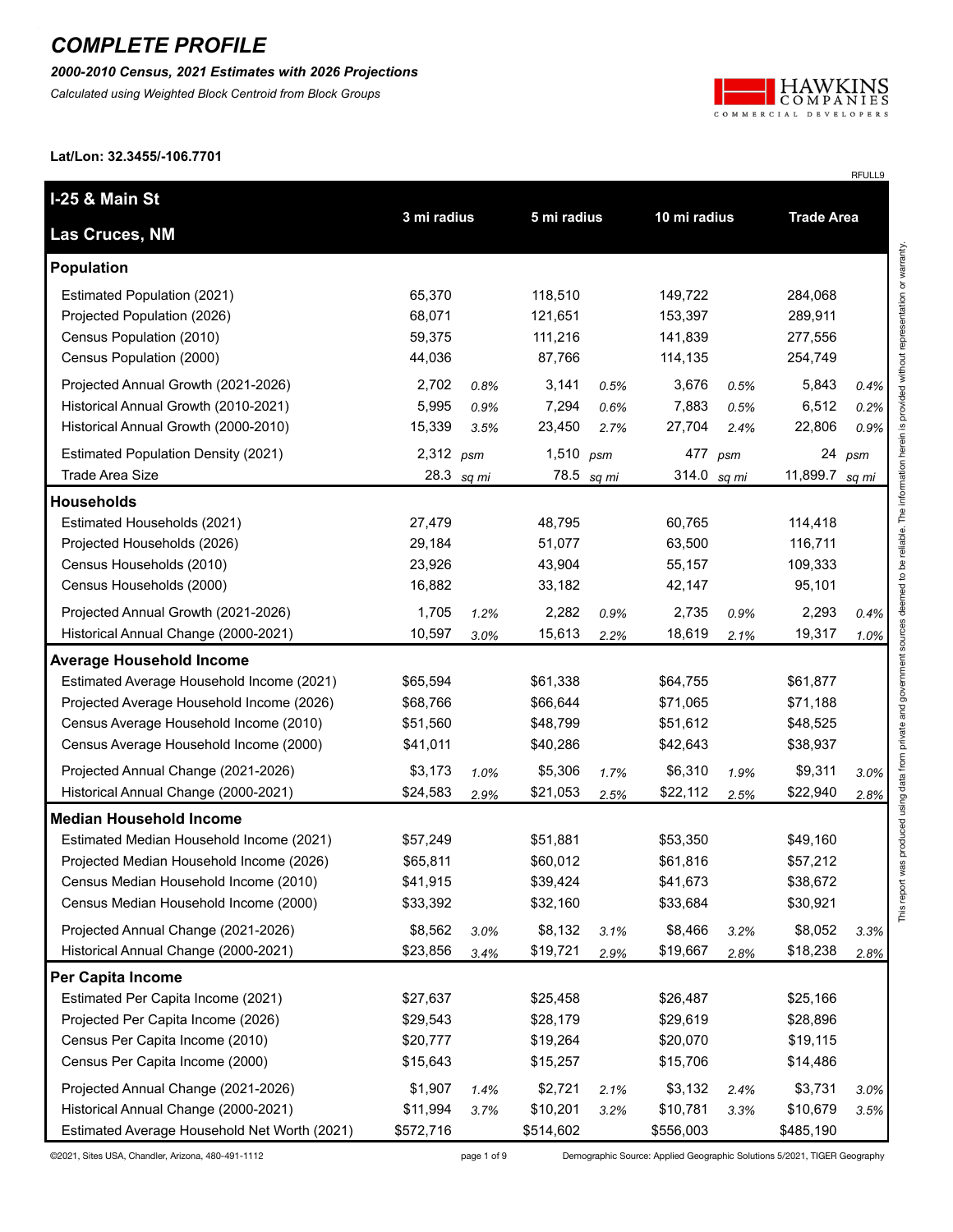*2000-2010 Census, 2021 Estimates with 2026 Projections*

*Calculated using Weighted Block Centroid from Block Groups*



RFULL9

**Lat/Lon: 32.3455/-106.7701**

| I-25 & Main St                                |        | 3 mi radius              |             |       |              |       | <b>Trade Area</b> |       |
|-----------------------------------------------|--------|--------------------------|-------------|-------|--------------|-------|-------------------|-------|
| <b>Las Cruces, NM</b>                         |        |                          | 5 mi radius |       | 10 mi radius |       |                   |       |
| <b>Race and Ethnicity</b>                     |        |                          |             |       |              |       |                   |       |
| Total Population (2021)                       | 65,370 |                          | 118,510     |       | 149,722      |       | 284,068           |       |
| White (2021)                                  | 47,521 | 72.7%                    | 86,301      | 72.8% | 109,851      | 73.4% | 211,068           | 74.3% |
| Black or African American (2021)              | 2,553  | 3.9%                     | 4,102       | 3.5%  | 4,709        | 3.1%  | 8,926             | 3.1%  |
| American Indian or Alaska Native (2021)       | 1,036  | 1.6%                     | 1,997       | 1.7%  | 2,490        | 1.7%  | 5,317             | 1.9%  |
| Asian (2021)                                  | 1,136  | 1.7%                     | 2,416       | 2.0%  | 2,843        | 1.9%  | 4,800             | 1.7%  |
| Hawaiian or Pacific Islander (2021)           | 73     | 0.1%                     | 130         | 0.1%  | 147          |       | 366               | 0.1%  |
| Other Race (2021)                             | 10,431 | 16.0%                    | 19,003      | 16.0% | 24,087       | 16.1% | 42,305            | 14.9% |
| Two or More Races (2021)                      | 2,619  | 4.0%                     | 4,562       | 3.8%  | 5,593        | 3.7%  | 11,286            | 4.0%  |
| Population < $18(2021)$                       | 14,843 | 22.7%                    | 25,927      | 21.9% | 32,738       | 21.9% | 62,956            | 22.2% |
| White Not Hispanic                            | 3,074  | 20.7%                    | 5,230       | 20.2% | 6,777        | 20.7% | 15,483            | 24.6% |
| <b>Black or African American</b>              | 591    | 4.0%                     | 912         | 3.5%  | 1,042        | 3.2%  | 2,074             | 3.3%  |
| Asian                                         | 236    | 1.6%                     | 441         | 1.7%  | 522          | 1.6%  | 890               | 1.4%  |
| Other Race Not Hispanic                       | 446    | 3.0%                     | 811         | 3.1%  | 1,019        | 3.1%  | 2,756             | 4.4%  |
| Hispanic                                      | 10,496 | 70.7%                    | 18,533      | 71.5% | 23,378       | 71.4% | 41,754            | 66.3% |
| Not Hispanic or Latino Population (2021)      | 25,599 | 39.2%                    | 46,783      | 39.5% | 60,085       | 40.1% | 128,744           | 45.3% |
| Not Hispanic White                            | 21,561 | 84.2%                    | 39,085      | 83.5% | 50,941       | 84.8% | 109,188           | 84.8% |
| Not Hispanic Black or African American        | 1,820  | 7.1%                     | 3,029       | 6.5%  | 3,470        | 5.8%  | 6,922             | 5.4%  |
| Not Hispanic American Indian or Alaska Native | 451    | 1.8%                     | 951         | 2.0%  | 1,205        | 2.0%  | 3,172             | 2.5%  |
| Not Hispanic Asian                            | 896    | 3.5%                     | 2,049       | 4.4%  | 2,429        | 4.0%  | 4,149             | 3.2%  |
| Not Hispanic Hawaiian or Pacific Islander     | 48     | 0.2%                     | 92          | 0.2%  | 101          | 0.2%  | 271               | 0.2%  |
| Not Hispanic Other Race                       | 20     | $\overline{\phantom{a}}$ | 106         | 0.2%  | 135          | 0.2%  | 590               | 0.5%  |
| Not Hispanic Two or More Races                | 803    | 3.1%                     | 1,471       | 3.1%  | 1,805        | 3.0%  | 4,452             | 3.5%  |
| Hispanic or Latino Population (2021)          | 39,771 | 60.8%                    | 71,727      | 60.5% | 89,637       | 59.9% | 155,324           | 54.7% |
| <b>Hispanic White</b>                         | 25,959 | 65.3%                    | 47,216      | 65.8% | 58,910       | 65.7% | 101,880           | 65.6% |
| Hispanic Black or African American            | 733    | 1.8%                     | 1,073       | 1.5%  | 1,239        | 1.4%  | 2,003             | 1.3%  |
| Hispanic American Indian or Alaska Native     | 585    | 1.5%                     | 1,045       | 1.5%  | 1,285        | 1.4%  | 2,144             | 1.4%  |
| Hispanic Asian                                | 241    | 0.6%                     | 366         | 0.5%  | 415          | 0.5%  | 651               | 0.4%  |
| Hispanic Hawaiian or Pacific Islander         | 25     |                          | 38          |       | 46           |       | 96                |       |
| Hispanic Other Race                           | 10,411 | 26.2%                    | 18,898      | 26.3% | 23,953       | 26.7% | 41,715            | 26.9% |
| Hispanic Two or More Races                    | 1,816  | 4.6%                     | 3,091       | 4.3%  | 3,789        | 4.2%  | 6,835             | 4.4%  |
| Not Hispanic or Latino Population (2010)      | 25,342 | 42.7%                    | 47,379      | 42.6% | 61,270       | 43.2% | 134,494           | 48.5% |
| Hispanic or Latino Population (2010)          | 34,033 | 57.3%                    | 63,837      | 57.4% | 80,569       | 56.8% | 143,062           | 51.5% |
| Not Hispanic or Latino Population (2000)      | 19,523 | 44.3%                    | 40,635      | 46.3% | 53,094       | 46.5% | 130,571           | 51.3% |
| Hispanic or Latino Population (2000)          | 24,512 | 55.7%                    | 47,131      | 53.7% | 61,041       | 53.5% | 124,178           | 48.7% |
| Not Hispanic or Latino Population (2026)      | 26,462 | 38.9%                    | 47,587      | 39.1% | 60,893       | 39.7% | 130,311           | 44.9% |
| Hispanic or Latino Population (2026)          | 41,609 | 61.1%                    | 74,064      | 60.9% | 92,504       | 60.3% | 159,600           | 55.1% |
| Projected Annual Growth (2021-2026)           | 1,839  | 0.9%                     | 2,337       | 0.7%  | 2,867        | 0.6%  | 4,276             | 0.6%  |
| Historical Annual Growth (2000-2010)          | 9,521  | 3.9%                     | 16,706      | 3.5%  | 19,527       | 3.2%  | 18,884            | 1.5%  |

©2021, Sites USA, Chandler, Arizona, 480-491-1112 page 2 of 9 Demographic Source: Applied Geographic Solutions 5/2021, TIGER Geography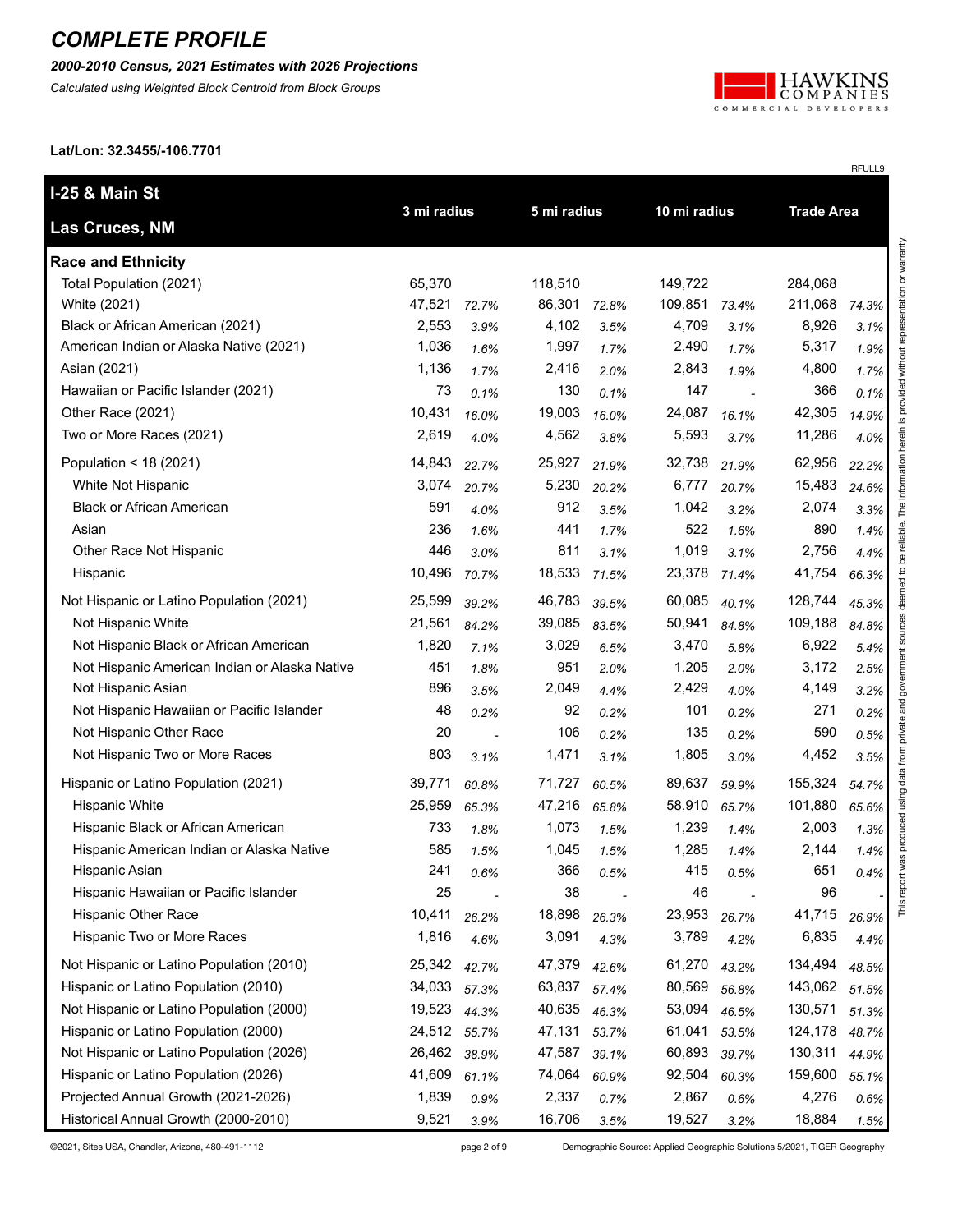*2000-2010 Census, 2021 Estimates with 2026 Projections*

*Calculated using Weighted Block Centroid from Block Groups*



RFULL9

**Lat/Lon: 32.3455/-106.7701**

| <b>I-25 &amp; Main St</b>             | 3 mi radius |       | 5 mi radius |              | 10 mi radius |              | <b>Trade Area</b> |       |
|---------------------------------------|-------------|-------|-------------|--------------|--------------|--------------|-------------------|-------|
| Las Cruces, NM                        |             |       |             |              |              |              |                   |       |
| <b>Total Age Distribution (2021)</b>  |             |       |             |              |              |              |                   |       |
| <b>Total Population</b>               | 65,370      |       | 118,510     |              | 149,722      |              | 284,068           |       |
| Age Under 5 Years                     | 4,131       | 6.3%  | 7,273       | 6.1%         | 9,041        | 6.0%         | 17,852            | 6.3%  |
| Age 5 to 9 Years                      | 4,166       | 6.4%  | 7,283       | 6.1%         | 9,128        | 6.1%         | 17,559            | 6.2%  |
| Age 10 to 14 Years                    | 4,263       | 6.5%  | 7,349       | 6.2%         | 9,415        | 6.3%         | 17,704            | 6.2%  |
| Age 15 to 19 Years                    | 4,152       | 6.4%  | 8,547       | 7.2%         | 10,914       | 7.3%         | 19,083            | 6.7%  |
| Age 20 to 24 Years                    | 5,605       | 8.6%  | 12,485      | 10.5%        | 15,111       | 10.1%        | 24,114            | 8.5%  |
| Age 25 to 29 Years                    | 5,661       | 8.7%  | 10,768      | 9.1%         | 12,995       | 8.7%         | 22,145            | 7.8%  |
| Age 30 to 34 Years                    | 4,353       | 6.7%  | 7,784       | 6.6%         | 9,488        | 6.3%         | 17,861            | 6.3%  |
| Age 35 to 39 Years                    | 4,077       | 6.2%  | 6,897       | 5.8%         | 8,584        | 5.7%         | 16,223            | 5.7%  |
| Age 40 to 44 Years                    | 3,652       | 5.6%  | 6,170       | 5.2%         | 7,819        | 5.2%         | 14,718            | 5.2%  |
| Age 45 to 49 Years                    | 3,290       | 5.0%  | 5,645       | 4.8%         | 7,192        | 4.8%         | 13,673            | 4.8%  |
| Age 50 to 54 Years                    | 3,128       | 4.8%  | 5,476       | 4.6%         | 7,189        | 4.8%         | 13,911            | 4.9%  |
| Age 55 to 59 Years                    | 3,394       | 5.2%  | 5,818       | 4.9%         | 7,835        | 5.2%         | 15,867            | 5.6%  |
| Age 60 to 64 Years                    | 3,542       | 5.4%  | 6,053       | 5.1%         | 8,095        | 5.4%         | 16,780            | 5.9%  |
| Age 65 to 69 Years                    | 3,364       | 5.1%  | 5,815       | 4.9%         | 7,820        | 5.2%         | 16,226            | 5.7%  |
| Age 70 to 74 Years                    | 3,186       | 4.9%  | 5,497       | 4.6%         | 7,125        | 4.8%         | 14,925            | 5.3%  |
| Age 75 to 79 Years                    | 2,315       | 3.5%  | 4,022       | 3.4%         | 5,146        | 3.4%         | 10,890            | 3.8%  |
| Age 80 to 84 Years                    | 1,568       | 2.4%  | 2,824       | 2.4%         | 3,438        | 2.3%         | 7,399             | 2.6%  |
| Age 85 Years or Over                  | 1,521       | 2.3%  | 2,805       | 2.4%         | 3,389        | 2.3%         | 7,139             | 2.5%  |
| Median Age                            | 35.1        |       | 34.2        |              | 35.1         |              | 37.4              |       |
| Age 19 Years or Less                  | 16,712      | 25.6% | 30,452      | 25.7%        | 38,497       | 25.7%        | 72,198            | 25.4% |
| Age 20 to 64 Years                    | 36,703      | 56.1% | 67,095      | 56.6%        | 84,308       | 56.3%        | 155,292           | 54.7% |
| Age 65 Years or Over                  | 11,955      | 18.3% | 20,963      | 17.7%        | 26,917       | 18.0%        | 56,578            | 19.9% |
| <b>Female Age Distribution (2021)</b> |             |       |             |              |              |              |                   |       |
| Female Population                     | 34,022      | 52.0% | 60,869      | 51.4%        | 76,572       | 51.1%        | 143,106           | 50.4% |
| Age Under 5 Years                     | 2,108       | 6.2%  | 3,639       | 6.0%         | 4,491        | 5.9%         | 8,702             | 6.1%  |
| Age 5 to 9 Years                      | 2,022       | 5.9%  | 3,586       | 5.9%         | 4,500        | 5.9%         | 8,526             | 6.0%  |
| Age 10 to 14 Years                    | 2,130       | 6.3%  | 3,667       | 6.0%         | 4,666        | 6.1%         | 8,658             | 6.1%  |
| Age 15 to 19 Years                    | 2,036       | 6.0%  | 4,257       | 7.0%         | 5,416        | 7.1%         | 9,240             | 6.5%  |
| Age 20 to 24 Years                    | 2,872       | 8.4%  | 6,212       | 10.2%        | 7,515        | 9.8%         | 11,795            | 8.2%  |
| Age 25 to 29 Years                    | 2,842       | 8.4%  | 5,260       | 8.6%         | 6,311        | 8.2%         | 10,543            | 7.4%  |
| Age 30 to 34 Years                    | 2,238       | 6.6%  | 3,844       | 6.3%         | 4,712        | 6.2%         | 8,837             | 6.2%  |
| Age 35 to 39 Years                    | 2,155       | 6.3%  | 3,586       | 5.9%         | 4,448        | 5.8%         | 8,242             | 5.8%  |
| Age 40 to 44 Years                    | 1,935       | 5.7%  | 3,251       | 5.3%         | 4,125        | 5.4%         | 7,587             | 5.3%  |
| Age 45 to 49 Years                    | 1,723       | 5.1%  | 2,920       | 4.8%         | 3,728        | 4.9%         | 6,977             | 4.9%  |
| Age 50 to 54 Years                    | 1,665       | 4.9%  | 2,860       | 4.7%         | 3,756        | 4.9%         | 7,140             | 5.0%  |
| Age 55 to 59 Years                    | 1,774       | 5.2%  | 3,033       | 5.0%         | 4,064        | 5.3%         | 8,188             | 5.7%  |
| Age 60 to 64 Years                    | 1,869       | 5.5%  | 3,184       | 5.2%         | 4,195        | 5.5%         | 8,494             | 5.9%  |
| Age 65 to 69 Years                    | 1,823       | 5.4%  | 3,074       | 5.0%         | 4,103        | 5.4%         | 8,350             | 5.8%  |
| Age 70 to 74 Years                    | 1,706       | 5.0%  | 2,926       | 4.8%         | 3,723        | 4.9%         | 7,704             | 5.4%  |
| Age 75 to 79 Years                    | 1,268       | 3.7%  | 2,188       | 3.6%         | 2,756        | 3.6%         | 5,725             | 4.0%  |
| Age 80 to 84 Years                    | 908         | 2.7%  | 1,614       | 2.7%         | 1,950        | 2.5%         | 4,080             | 2.9%  |
| Age 85 Years or Over                  | 950         | 2.8%  | 1,769       | 2.9%         | 2,115        | 2.8%         | 4,317             | 3.0%  |
| Female Median Age                     | 36.3        |       | 35.4        |              | 36.3         |              | 38.5              |       |
| Age 19 Years or Less                  | 8,295       | 24.4% | 15,149      | 24.9%        | 19,073       | 24.9%        | 35,127            | 24.5% |
| Age 20 to 64 Years                    | 19,072      | 56.1% | 34,149      | 56.1%        | 42,852       | 56.0%        | 77,803            | 54.4% |
| Age 65 Years or Over                  | 6,655       | 19.6% |             | 11,572 19.0% |              | 14,647 19.1% | 30,176            | 21.1% |

©2021, Sites USA, Chandler, Arizona, 480-491-1112 page 3 of 9 Demographic Source: Applied Geographic Solutions 5/2021, TIGER Geography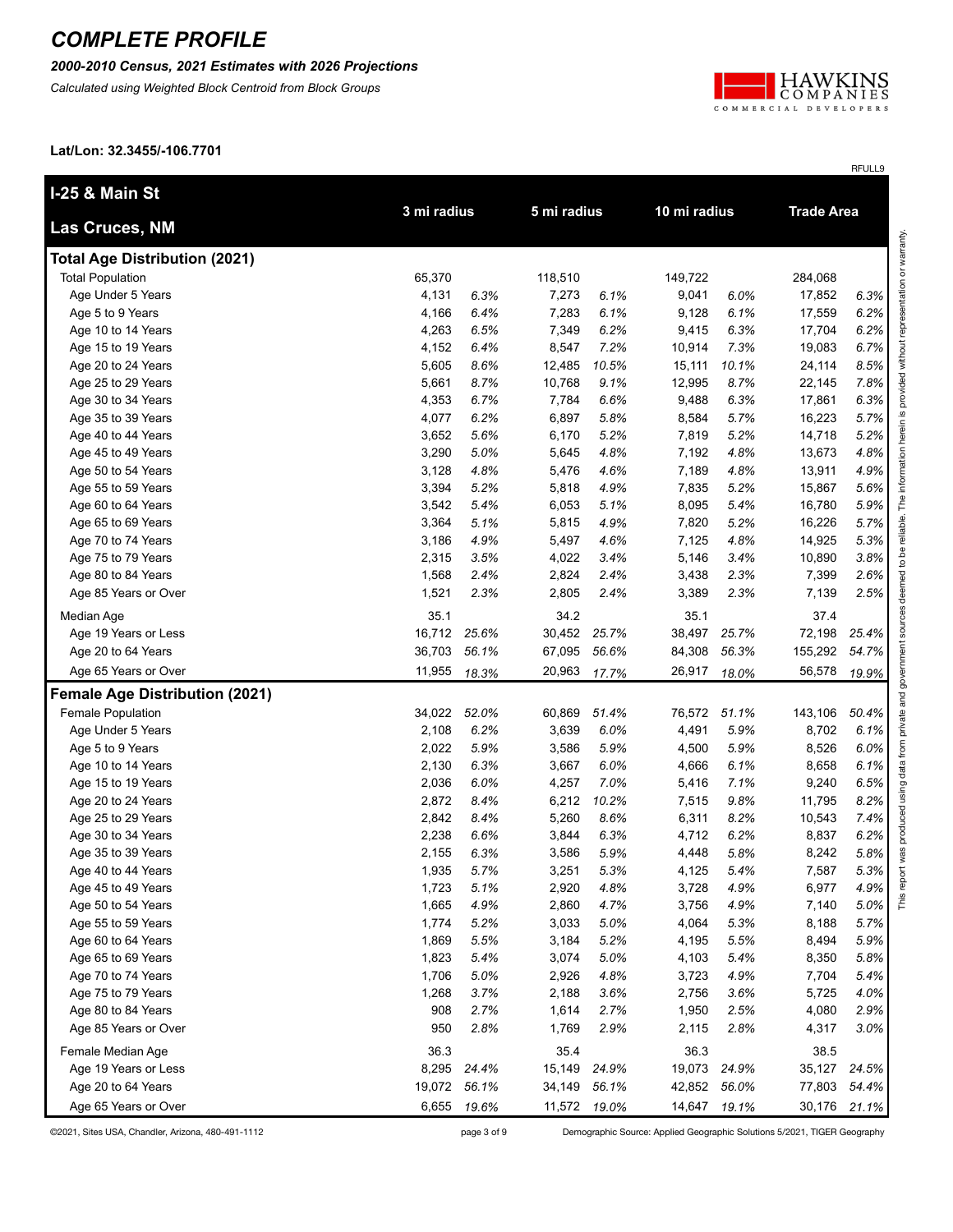*2000-2010 Census, 2021 Estimates with 2026 Projections*

*Calculated using Weighted Block Centroid from Block Groups*



RFULL9

**Lat/Lon: 32.3455/-106.7701**

| I-25 & Main St                      |             |          |        |             | 10 mi radius |       |                   |       |
|-------------------------------------|-------------|----------|--------|-------------|--------------|-------|-------------------|-------|
| Las Cruces, NM                      | 3 mi radius |          |        | 5 mi radius |              |       | <b>Trade Area</b> |       |
| <b>Male Age Distribution (2021)</b> |             |          |        |             |              |       |                   |       |
| Male Population                     | 31,348      | 48.0%    | 57,641 | 48.6%       | 73,150       | 48.9% | 140,963           | 49.6% |
| Age Under 5 Years                   | 2,023       | 6.5%     | 3,633  | 6.3%        | 4,550        | 6.2%  | 9,150             | 6.5%  |
| Age 5 to 9 Years                    | 2,144       | 6.8%     | 3,698  | 6.4%        | 4,628        | 6.3%  | 9,033             | 6.4%  |
| Age 10 to 14 Years                  | 2,134       | 6.8%     | 3,682  | 6.4%        | 4,749        | 6.5%  | 9,046             | 6.4%  |
| Age 15 to 19 Years                  | 2,117       | 6.8%     | 4,290  | 7.4%        | 5,498        | 7.5%  | 9,842             | 7.0%  |
| Age 20 to 24 Years                  | 2,733       | 8.7%     | 6,273  | 10.9%       | 7,596        | 10.4% | 12,318            | 8.7%  |
| Age 25 to 29 Years                  | 2,819       | 9.0%     | 5,508  | 9.6%        | 6,684        | 9.1%  | 11,603            | 8.2%  |
| Age 30 to 34 Years                  | 2,115       | 6.7%     | 3,940  | 6.8%        | 4,776        | 6.5%  | 9,024             | 6.4%  |
| Age 35 to 39 Years                  | 1,922       | 6.1%     | 3,311  | 5.7%        | 4,136        | 5.7%  | 7,980             | 5.7%  |
| Age 40 to 44 Years                  | 1,717       | 5.5%     | 2,919  | 5.1%        | 3,694        | 5.1%  | 7,131             | 5.1%  |
| Age 45 to 49 Years                  | 1,567       | 5.0%     | 2,725  | 4.7%        | 3,465        | 4.7%  | 6,696             | 4.8%  |
| Age 50 to 54 Years                  | 1,463       | 4.7%     | 2,616  | 4.5%        | 3,432        | 4.7%  | 6,772             | 4.8%  |
| Age 55 to 59 Years                  | 1,621       | 5.2%     | 2,784  | 4.8%        | 3,771        | 5.2%  | 7,679             | 5.4%  |
| Age 60 to 64 Years                  | 1,673       | 5.3%     | 2,869  | 5.0%        | 3,900        | 5.3%  | 8,286             | 5.9%  |
| Age 65 to 69 Years                  | 1,540       | 4.9%     | 2,742  | 4.8%        | 3,718        | 5.1%  | 7,876             | 5.6%  |
| Age 70 to 74 Years                  | 1,480       | 4.7%     | 2,570  | 4.5%        | 3,402        | 4.7%  | 7,221             | 5.1%  |
| Age 75 to 79 Years                  | 1,047       | 3.3%     | 1,834  | 3.2%        | 2,390        | 3.3%  | 5,165             | 3.7%  |
| Age 80 to 84 Years                  | 660         | 2.1%     | 1,210  | 2.1%        | 1,488        | 2.0%  | 3,319             | 2.4%  |
| Age 85 Years or Over                | 571         | 1.8%     | 1,035  | 1.8%        | 1,274        | 1.7%  | 2,822             | 2.0%  |
| Male Median Age                     | 33.7        |          | 33.0   |             | 34.0         |       | 36.2              |       |
| Age 19 Years or Less                | 8,418       | 26.9%    | 15,303 | 26.5%       | 19,424       | 26.6% | 37,071            | 26.3% |
| Age 20 to 64 Years                  | 17,631      | 56.2%    | 32,946 | 57.2%       | 41,455       | 56.7% | 77,489            | 55.0% |
| Age 65 Years or Over                | 5,299       | 16.9%    | 9,391  | 16.3%       | 12,271       | 16.8% | 26,402            | 18.7% |
| Males per 100 Females (2021)        |             |          |        |             |              |       |                   |       |
| Overall Comparison                  | 92          |          | 95     |             | 96           |       | 99                |       |
| Age Under 5 Years                   | 96          | 49.0%    | 100    | 50.0%       | 101          | 50.3% | 105               | 51.3% |
| Age 5 to 9 Years                    | 106         | 51.5%    | 103    | 50.8%       | 103          | 50.7% | 106               | 51.4% |
| Age 10 to 14 Years                  | 100         | 50.0%    | 100    | 50.1%       | 102          | 50.4% | 104               | 50.4% |
| Age 15 to 19 Years                  | 104         | 51.0%    | 101    | 50.2%       | 102          | 50.4% | 107               | 51.6% |
| Age 20 to 24 Years                  | 95          | 48.8%    | 101    | 50.2%       | 101          | 50.3% | 104               | 51.1% |
| Age 25 to 29 Years                  | 99          | 49.8%    | 105    | 51.2%       | 106          | 51.4% | 110               | 52.4% |
| Age 30 to 34 Years                  | 95          | 48.6%    | 102    | 50.6%       | 101          | 50.3% | 102               | 50.5% |
| Age 35 to 39 Years                  | 89          | 47.1%    | 92     | 48.0%       | 93           | 48.2% | 97                | 49.2% |
| Age 40 to 44 Years                  |             | 89 47.0% | 90     | 47.3%       | 90           | 47.2% | 94                | 48.4% |
| Age 45 to 49 Years                  | 91          | 47.6%    | 93     | 48.3%       | 93           | 48.2% | 96                | 49.0% |
| Age 50 to 54 Years                  | 88          | 46.8%    | 91     | 47.8%       | 91           | 47.7% | 95                | 48.7% |
| Age 55 to 59 Years                  | 91          | 47.8%    | 92     | 47.9%       | 93           | 48.1% | 94                | 48.4% |
| Age 60 to 64 Years                  | 90          | 47.2%    | 90     | 47.4%       | 93           | 48.2% | 98                | 49.4% |
| Age 65 to 69 Years                  | 84          | 45.8%    | 89     | 47.1%       | 91           | 47.5% | 94                | 48.5% |
| Age 70 to 74 Years                  | 87          | 46.5%    | 88     | 46.8%       | 91           | 47.7% | 94                | 48.4% |
| Age 75 to 79 Years                  | 83          | 45.2%    | 84     | 45.6%       | 87           | 46.4% | 90                | 47.4% |
| Age 80 to 84 Years                  | 73          | 42.1%    | 75     | 42.9%       | 76           | 43.3% | 81                | 44.9% |
| Age 85 Years or Over                | 60          | 37.6%    | 59     | 36.9%       | 60           | 37.6% | 65                | 39.5% |
| Age 19 Years or Less                | 101         | 50.4%    | 101    | 50.3%       | 102          | 50.5% | 106               | 51.3% |
| Age 20 to 39 Years                  | 95          | 48.7%    | 101    | 50.2%       | 101          | 50.2% | 104               | 50.9% |
| Age 40 to 64 Years                  | 90          | 47.3%    | 91     | 47.7%       | 92           | 47.9% | 95                | 48.8% |
| Age 65 Years or Over                | 80          | 44.3%    | 81     | 44.8%       | 84           | 45.6% | 87                | 46.7% |

©2021, Sites USA, Chandler, Arizona, 480-491-1112 page 4 of 9 Demographic Source: Applied Geographic Solutions 5/2021, TIGER Geography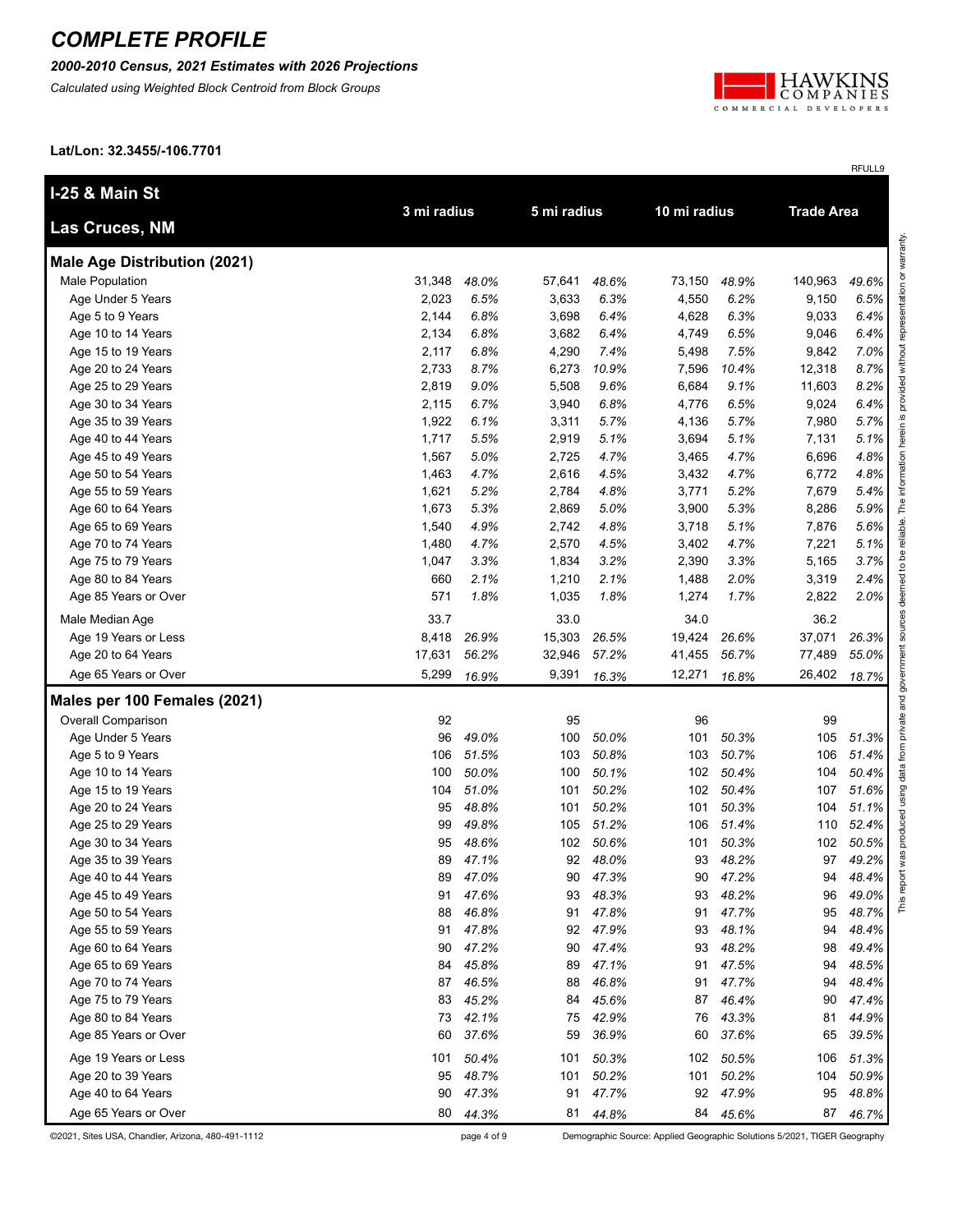*2000-2010 Census, 2021 Estimates with 2026 Projections*

*Calculated using Weighted Block Centroid from Block Groups*



RFULL9

**Lat/Lon: 32.3455/-106.7701**

| <b>I-25 &amp; Main St</b>                    | 3 mi radius<br>5 mi radius |             | 10 mi radius |             |              | <b>Trade Area</b> |              |       |
|----------------------------------------------|----------------------------|-------------|--------------|-------------|--------------|-------------------|--------------|-------|
| Las Cruces, NM                               |                            |             |              |             |              |                   |              |       |
| Household Type (2021)                        |                            |             |              |             |              |                   |              |       |
| <b>Total Households</b>                      | 27,479                     |             | 48,795       |             | 60,765       |                   | 114,418      |       |
| Households with Children                     | 8,649                      | 31.5%       | 14,841 30.4% |             | 18,630       | 30.7%             | 35,034       | 30.6% |
| Average Household Size                       | 2.4                        |             | 2.4          |             | 2.4          |                   | 2.4          |       |
| Household Density per Square Mile            | 972                        |             | 622          |             | 193          |                   | 10           |       |
| <b>Population Family</b>                     | 52,374                     | 80.1%       | 91,206       | 77.0%       | 117,154      | 78.2%             | 227,014      | 79.9% |
| Population Non-Family                        | 12,656                     | 19.4%       | 24,473       | 20.7%       | 28,820       | 19.2%             | 50,229       | 17.7% |
| <b>Population Group Quarters</b>             | 340                        | 0.5%        | 2,831        | 2.4%        | 3,748        | 2.5%              | 6,825        | 2.4%  |
| Family Households                            | 17,200                     | 62.6%       | 29,689       | 60.8%       | 38,194       | 62.9%             | 73,652       | 64.4% |
| Married Couple Households                    | 11,731                     | 68.2%       | 19,846       | 66.8%       | 26,192 68.6% |                   | 52,171       | 70.8% |
| Other Family Households with Children        | 5,470                      | 31.8%       | 9,843        | 33.2%       | 12,002 31.4% |                   | 21,481       | 29.2% |
| Family Households with Children              | 8,561                      | 49.8%       | 14,689       | 49.5%       | 18,447 48.3% |                   | 34,681       | 47.1% |
| Married Couple with Children                 | 4,917                      | 57.4%       | 8,229        | 56.0%       | 10,560       | 57.2%             | 20,425       | 58.9% |
| Other Family Households with Children        | 3,644                      | 42.6%       | 6,459        | 44.0%       |              | 7,887 42.8%       | 14,257       | 41.1% |
| Family Households No Children                | 8,640                      | 50.2%       | 15,000       | 50.5%       | 19,747 51.7% |                   | 38,971       | 52.9% |
| Married Couple No Children                   | 6,814                      | 78.9%       | 11,617 77.4% |             | 15,632 79.2% |                   | 31,746       | 81.5% |
| Other Family Households No Children          | 1,826                      | 21.1%       | 3,383        | 22.6%       | 4,115        | 20.8%             | 7,225        | 18.5% |
| Non-Family Households                        | 10,278                     | 37.4%       | 19,105       | 39.2%       | 22,571       | 37.1%             | 40,766       | 35.6% |
| Non-Family Households with Children          | 88                         | 0.9%        | 153          | 0.8%        | 182          | 0.8%              | 352          | 0.9%  |
| Non-Family Households No Children            | 10,190                     | 99.1%       | 18,953       | 99.2%       | 22,389       | 99.2%             | 40,413       | 99.1% |
| Average Family Household Size                | 3.0                        |             | 3.1          |             | 3.1          |                   | 3.1          |       |
| Average Family Income                        | \$82,233                   |             | \$77,318     |             | \$80,409     |                   | \$73,696     |       |
| Median Family Income                         | \$71,401                   |             | \$66,077     |             | \$66,807     |                   | \$61,781     |       |
| Average Non-Family Household Size            | 1.2                        |             | 1.3          |             | 1.3          |                   | 1.2          |       |
| <b>Marital Status (2021)</b>                 |                            |             |              |             |              |                   |              |       |
| Population Age 15 Years or Over              | 52,810                     |             | 96,605       |             | 122,139      |                   | 230,953      |       |
| <b>Never Married</b>                         | 19,389                     | 36.7%       | 38,987       | 40.4%       | 47,548       | 38.9%             | 80,641       | 34.9% |
| <b>Currently Married</b>                     | 20,962                     | 39.7%       | 35,397       | 36.6%       | 46,854       | 38.4%             | 93,606       | 40.5% |
| <b>Previously Married</b>                    | 12,458                     | 23.6%       | 22,221       | 23.0%       | 27,737       | 22.7%             | 56,706       | 24.6% |
| Separated                                    | 2,411                      | 19.4%       | 4,450        | 20.0%       | 5,494        | 19.8%             | 10,063       | 17.7% |
| Widowed                                      | 2,682 21.5%                |             |              | 5,146 23.2% | 6,588        | 23.8%             | 15,239       | 26.9% |
| Divorced                                     |                            | 7,364 59.1% | 12,625 56.8% |             | 15,655 56.4% |                   | 31,404 55.4% |       |
| <b>Educational Attainment (2021)</b>         |                            |             |              |             |              |                   |              |       |
| Adult Population Age 25 Years or Over        | 43,052                     |             | 75,573       |             | 96,114       |                   | 187,756      |       |
| Elementary (Grade Level 0 to 8)              | 2,542                      | 5.9%        | 4,863        | 6.4%        | 6,425        | 6.7%              | 13,906       | 7.4%  |
| Some High School (Grade Level 9 to 11)       | 2,792                      | 6.5%        | 5,260        | 7.0%        | 6,731        | 7.0%              | 15,748       | 8.4%  |
| <b>High School Graduate</b>                  | 10,134                     | 23.5%       | 17,159       | 22.7%       | 20,942       | 21.8%             | 46,459       | 24.7% |
| Some College                                 | 9,913                      | 23.0%       | 17,835       | 23.6%       | 22,515       | 23.4%             | 45,441       | 24.2% |
| Associate Degree Only                        | 3,880                      | 9.0%        | 6,692        | 8.9%        | 8,352        | 8.7%              | 16,287       | 8.7%  |
| <b>Bachelor Degree Only</b>                  | 8,080                      | 18.8%       | 14,019       | 18.6%       | 18,061       | 18.8%             | 29,365       | 15.6% |
| Graduate Degree                              | 5,711                      | 13.3%       | 9,745        | 12.9%       | 13,089       | 13.6%             | 20,550       | 10.9% |
| Any College (Some College or Higher)         | 27,584                     | 64.1%       | 48,291       | 63.9%       | 62,016       | 64.5%             | 111,643      | 59.5% |
| College Degree + (Bachelor Degree or Higher) | 13,790                     |             | 23,764 31.4% |             | 31,149 32.4% |                   | 49,915       |       |
|                                              |                            | 32.0%       |              |             |              |                   |              | 26.6% |

©2021, Sites USA, Chandler, Arizona, 480-491-1112 page 5 of 9 Demographic Source: Applied Geographic Solutions 5/2021, TIGER Geography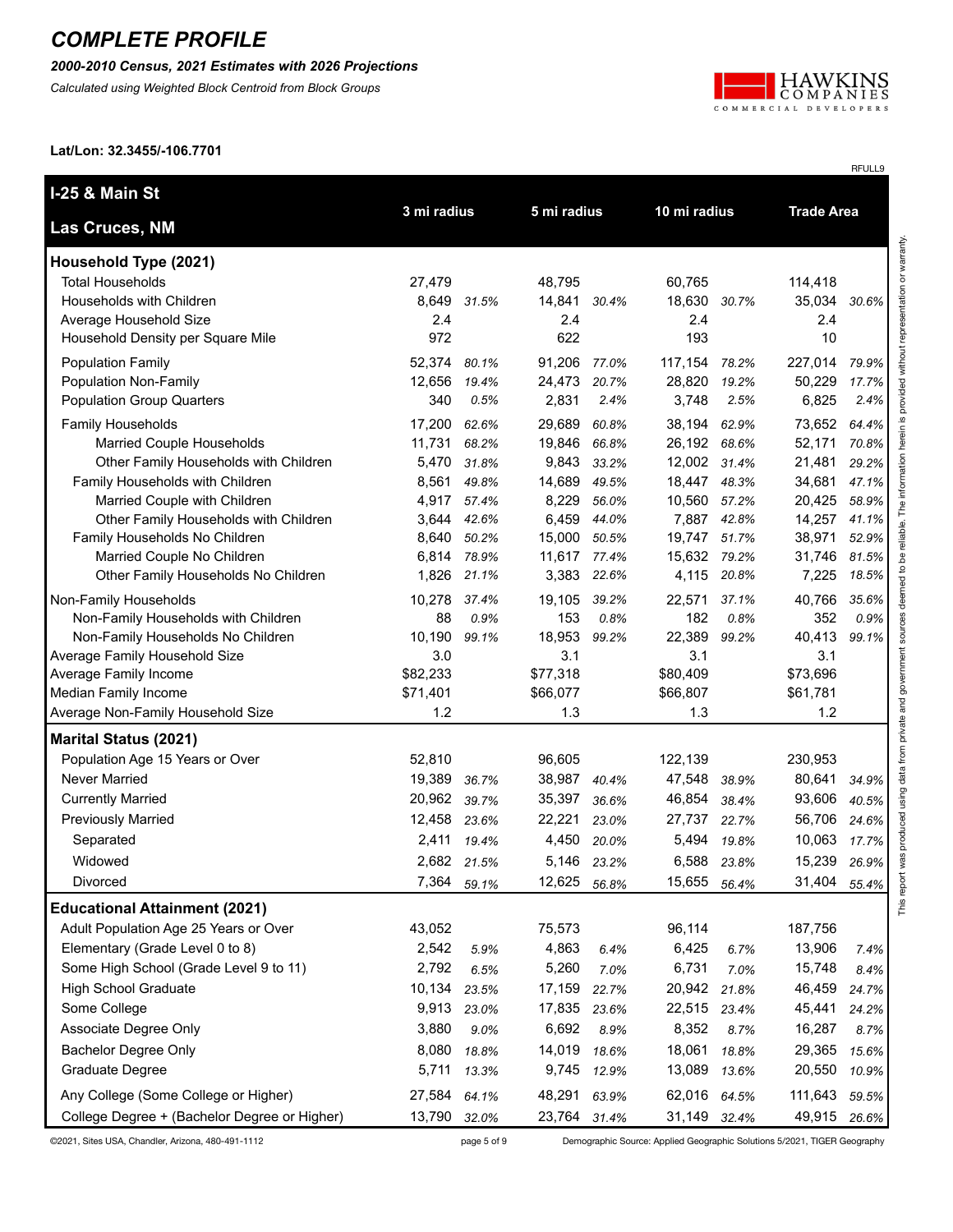*2000-2010 Census, 2021 Estimates with 2026 Projections*

*Calculated using Weighted Block Centroid from Block Groups*



RFULL9

**Lat/Lon: 32.3455/-106.7701**

| <b>I-25 &amp; Main St</b>                      |             |              |              |              |              |       |                   |       |
|------------------------------------------------|-------------|--------------|--------------|--------------|--------------|-------|-------------------|-------|
| Las Cruces, NM                                 | 3 mi radius |              | 5 mi radius  |              | 10 mi radius |       | <b>Trade Area</b> |       |
| <b>Housing</b>                                 |             |              |              |              |              |       |                   |       |
| Total Housing Units (2021)                     | 30,149      |              | 53,300       |              | 66,584       |       | 135,630           |       |
| Total Housing Units (2010)                     | 25,721      |              | 47,142       |              | 59,399       |       | 125,131           |       |
| Historical Annual Growth (2010-2021)           | 4,428       | 1.6%         | 6,159        | 1.2%         | 7,185        | 1.1%  | 10,498            | 0.8%  |
| Housing Units Occupied (2021)                  | 27,479      | 91.1%        | 48,795       | 91.5%        | 60,765       | 91.3% | 114,418           | 84.4% |
| Housing Units Owner-Occupied                   | 17,433      | 63.4%        | 28,961       | 59.4%        | 38,121       | 62.7% | 75,103            | 65.6% |
| Housing Units Renter-Occupied                  | 10,046      | 36.6%        | 19,834       | 40.6%        | 22,644       | 37.3% | 39,315            | 34.4% |
| Housing Units Vacant (2021)                    | 2,670       | 8.9%         | 4,506        | 8.5%         | 5,819        | 8.7%  | 21,212            | 15.6% |
| Household Size (2021)                          |             |              |              |              |              |       |                   |       |
| <b>Total Households</b>                        | 27,479      |              | 48,795       |              | 60,765       |       | 114,418           |       |
| 1 Person Households                            | 8,371       | 30.5%        | 14,997       | 30.7%        | 17,738       | 29.2% | 33,272            | 29.1% |
| 2 Person Households                            | 9,604       | 35.0%        | 16,772       | 34.4%        | 21,483       | 35.4% | 40,481            | 35.4% |
| 3 Person Households                            | 3,959       | 14.4%        | 7,156        | 14.7%        | 8,919        | 14.7% | 16,734            | 14.6% |
| 4 Person Households                            | 3,084       | 11.2%        | 5,459        | 11.2%        | 6,927        | 11.4% | 12,777            | 11.2% |
| 5 Person Households                            | 1,558       | 5.7%         | 2,768        | 5.7%         | 3,567        | 5.9%  | 6,887             | 6.0%  |
| 6 Person Households                            | 576         | 2.1%         | 1,040        | 2.1%         | 1,342        | 2.2%  | 2,614             | 2.3%  |
| 7 or More Person Households                    | 328         | 1.2%         | 603          | 1.2%         | 789          | 1.3%  | 1,653             | 1.4%  |
| <b>Household Income Distribution (2021)</b>    |             |              |              |              |              |       |                   |       |
| HH Income \$200,000 or More                    | 1,075       | 3.9%         | 1,603        | 3.3%         | 2,408        | 4.0%  | 3,517             | 3.1%  |
| HH Income \$150,000 to \$199,999               | 1,199       | 4.4%         | 1,897        | 3.9%         | 2,469        | 4.1%  | 3,829             | 3.3%  |
| HH Income \$125,000 to \$149,999               | 1,350       | 4.9%         | 2,081        | 4.3%         | 2,649        | 4.4%  | 4,534             | 4.0%  |
| HH Income \$100,000 to \$124,999               | 2,449       | 8.9%         | 3,744        | 7.7%         | 4,699        | 7.7%  | 8,181             | 7.1%  |
| HH Income \$75,000 to \$99,999                 | 3,294       | 12.0%        | 5,416        | 11.1%        | 6,567        | 10.8% | 12,019            | 10.5% |
| HH Income \$50,000 to \$74,999                 | 4,806       | 17.5%        | 8,436        | 17.3%        | 10,982       | 18.1% | 20,850            | 18.2% |
| HH Income \$35,000 to \$49,999                 | 3,601       | 13.1%        | 6,548        | 13.4%        | 7,807        | 12.8% | 15,620            | 13.7% |
| HH Income \$25,000 to \$34,999                 | 2,773       | 10.1%        | 5,309        | 10.9%        | 6,534        | 10.8% | 13,622            | 11.9% |
| HH Income \$15,000 to \$24,999                 | 2,858       | 10.4%        | 5,647        | 11.6%        | 7,163        | 11.8% | 13,659            | 11.9% |
| HH Income \$10,000 to \$14,999                 | 1,294       | 4.7%         | 2,817        | 5.8%         | 3,463        | 5.7%  | 6,918             | 6.0%  |
| HH Income Under \$10,000                       | 2,780       | 10.1%        | 5,297        | 10.9%        | 6,023        | 9.9%  | 11,669            | 10.2% |
| <b>Household Vehicles (2021)</b>               |             |              |              |              |              |       |                   |       |
| Households 0 Vehicles Available                | 1,443       | 5.3%         | 3,031        | 6.2%         | 3,369        | 5.5%  | 6,904             | 6.0%  |
| Households 1 Vehicle Available                 | 8,711       | 31.7%        | 15,839       | 32.5%        | 19,010       | 31.3% | 36,372            | 31.8% |
| Households 2 Vehicles Available                | 10,591      | 38.5%        | 18,024       | 36.9%        | 22,380       | 36.8% | 41,514            | 36.3% |
| Households 3 or More Vehicles Available        | 6,734       | 24.5%        | 11,901       | 24.4%        | 16,007       | 26.3% | 29,628            | 25.9% |
| <b>Total Vehicles Available</b>                | 53,334      |              | 93,122       |              | 119,608      |       | 222,880           |       |
| Average Vehicles per Household                 | 1.9         |              | 1.9          |              | 2.0          |       | 1.9               |       |
| Owner-Occupied Household Vehicles              | 38,497      | 72.2%        | 64,287 69.0% |              | 85,972 71.9% |       | 165,267           | 74.2% |
| Average Vehicles per Owner-Occupied Household  | 2.2         |              | 2.2          |              | 2.3          |       | 2.2               |       |
| Renter-Occupied Household Vehicles             | 14,837      | 27.8%        | 28,835       | 31.0%        | 33,637       | 28.1% | 57,613            | 25.8% |
| Average Vehicles per Renter-Occupied Household | 1.5         |              | 1.5          |              | 1.5          |       | 1.5               |       |
| Travel Time (2021)                             |             |              |              |              |              |       |                   |       |
| Worker Base Age 16 years or Over               | 26,433      |              | 48,212       |              | 61,007       |       | 106,819           |       |
| Travel to Work in 14 Minutes or Less           |             | 11,576 43.8% | 20,814 43.2% |              | 24,353       | 39.9% | 46,120            | 43.2% |
| Travel to Work in 15 to 29 Minutes             | 10,696      | 40.5%        |              | 19,212 39.8% | 25,267       | 41.4% | 38,182            | 35.7% |
| Travel to Work in 30 to 59 Minutes             | 3,367       | 12.7%        | 6,114        | 12.7%        | 7,960        | 13.0% | 14,742            | 13.8% |
| Travel to Work in 60 Minutes or More           | 1,072       | 4.1%         | 1,712        | 3.6%         | 2,040        | 3.3%  | 4,856             | 4.5%  |
| Work at Home                                   | 1,280       | 4.8%         | 2,140        | 4.4%         | 3,053        | 5.0%  | 4,930             | 4.6%  |
| Average Minutes Travel to Work                 | 15.9        |              | 15.8         |              | 16.5         |       | 16.2              |       |

©2021, Sites USA, Chandler, Arizona, 480-491-1112 page 6 of 9 Demographic Source: Applied Geographic Solutions 5/2021, TIGER Geography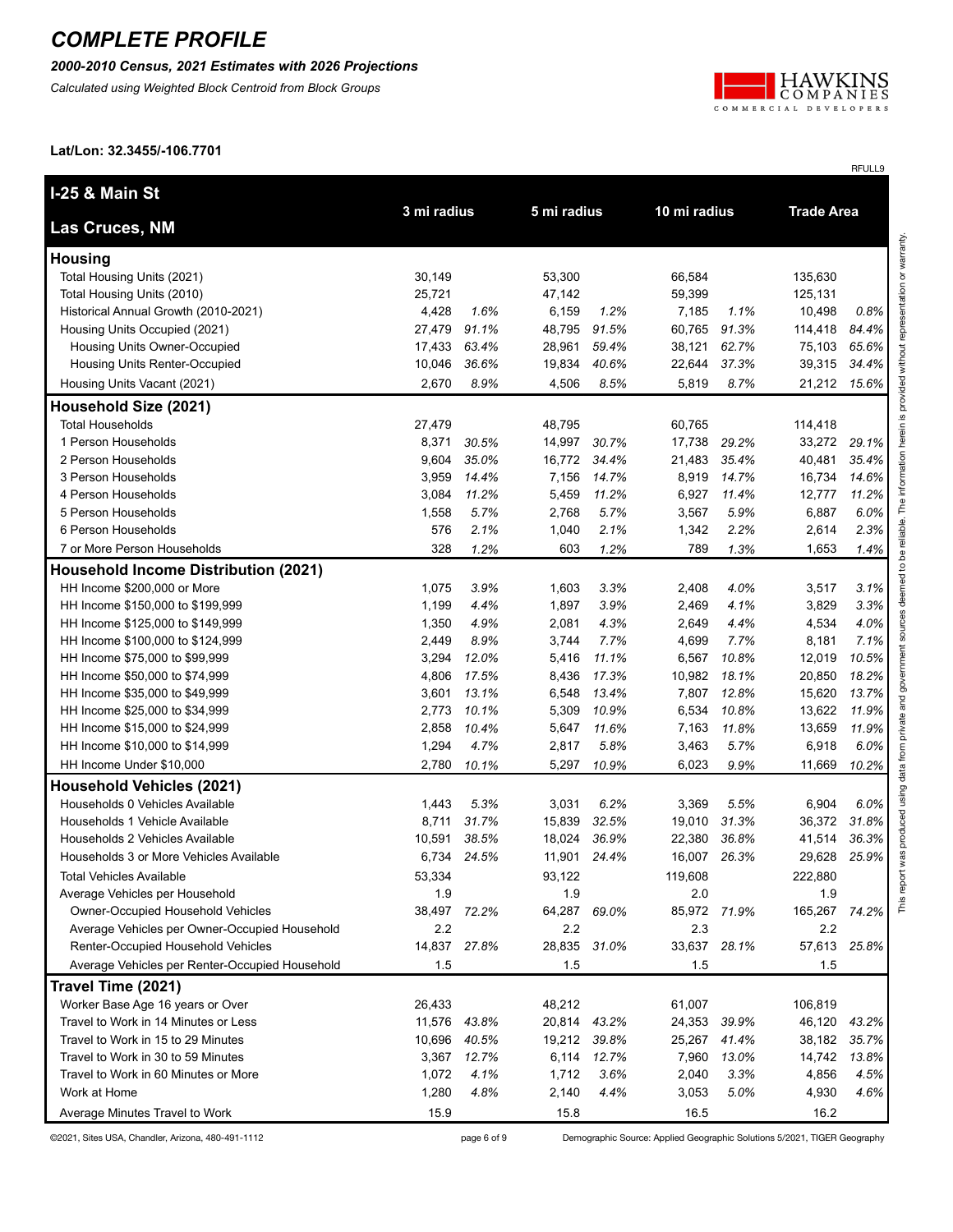#### *2000-2010 Census, 2021 Estimates with 2026 Projections*

*Calculated using Weighted Block Centroid from Block Groups*



RFULL9

**Lat/Lon: 32.3455/-106.7701**

| <b>I-25 &amp; Main St</b>                      | 3 mi radius<br>5 mi radius |              | 10 mi radius |              | <b>Trade Area</b> |              |           |              |
|------------------------------------------------|----------------------------|--------------|--------------|--------------|-------------------|--------------|-----------|--------------|
| Las Cruces, NM                                 |                            |              |              |              |                   |              |           |              |
| <b>Transportation To Work (2021)</b>           |                            |              |              |              |                   |              |           |              |
| Worker Base Age 16 years or Over               | 26,433                     |              | 48,212       |              | 61,007            |              | 106,819   |              |
| Drive to Work Alone                            | 20,701                     | 78.3%        | 36,330       | 75.4%        | 45,957            | 75.3%        | 83,088    | 77.8%        |
| Drive to Work in Carpool                       | 3,604                      | 13.6%        | 6,727        | 14.0%        | 8,198             | 13.4%        | 12,759    | 11.9%        |
| Travel to Work by Public Transportation        | 38                         | 0.1%         | 120          | 0.2%         | 138               | 0.2%         | 427       | 0.4%         |
| Drive to Work on Motorcycle                    | 251                        | 1.0%         | 295          | 0.6%         | 356               | 0.6%         | 545       | 0.5%         |
| <b>Bicycle to Work</b>                         | 267                        | 1.0%         | 1,029        | 2.1%         | 1,442             | 2.4%         | 1,632     | 1.5%         |
| Walk to Work                                   | 250                        | 0.9%         | 1,472        | 3.1%         | 1,740             | 2.9%         | 3,030     | 2.8%         |
| <b>Other Means</b>                             | 41                         | 0.2%         | 98           | 0.2%         | 124               | 0.2%         | 408       | 0.4%         |
| Work at Home                                   | 1,280                      | 4.8%         | 2,140        | 4.4%         | 3,053             | 5.0%         | 4,930     | 4.6%         |
| Daytime Demographics (2021)                    |                            |              |              |              |                   |              |           |              |
| <b>Total Businesses</b>                        | 2,338                      |              | 4,233        |              | 4,643             |              | 8,014     |              |
| <b>Total Employees</b>                         | 23,607                     |              | 46,161       |              | 49,288            |              | 83,229    |              |
| Company Headquarter Businesses                 | 97                         | 4.1%         | 176          | 4.2%         | 185               | 4.0%         | 323       | 4.0%         |
| Company Headquarter Employees                  | 1,606                      | 6.8%         | 3,477        | 7.5%         | 3,581             | 7.3%         | 7,888     | 9.5%         |
| <b>Employee Population per Business</b>        | 10.1                       | to 1         | 10.9         | to 1         | 10.6 to 1         |              | 10.4      | to 1         |
| Residential Population per Business            | 28.0                       | to 1         | 28.0         | to $1$       | 32.2 to 1         |              | 35.4 to 1 |              |
| Adj. Daytime Demographics Age 16 Years or Over | 47,387                     |              | 91,037       |              | 106,634           |              | 197,655   |              |
| <b>Labor Force</b>                             |                            |              |              |              |                   |              |           |              |
| Labor Population Age 16 Years or Over (2021)   | 52,055                     |              | 95,318       |              | 120,487           |              | 227,792   |              |
| Labor Force Total Males (2021)                 | 24,649                     | 47.4%        | 45,961       | 48.2%        | 58,360            | 48.4%        | 112,094   | 49.2%        |
| Male Civilian Employed                         | 13,705                     | 55.6%        | 24,894       | 54.2%        | 31,236            | 53.5%        | 55,473    | 49.5%        |
| Male Civilian Unemployed                       | 1,675                      | 6.8%         | 2,920        | 6.4%         | 3,579             | 6.1%         | 6,595     | 5.9%         |
| Males in Armed Forces                          | 277                        | 1.1%         | 383          | 0.8%         | 396               | 0.7%         | 3,484     | 3.1%         |
| Males Not in Labor Force                       | 8,992                      | 36.5%        | 17,764       | 38.6%        | 23,149            | 39.7%        | 46,541    | 41.5%        |
| Labor Force Total Females (2021)               | 27,406                     | 52.6%        | 49,357       | 51.8%        | 62,128            | 51.6%        | 115,699   | 50.8%        |
| Female Civilian Employed                       | 14,293                     | 52.2%        | 25,155       | 51.0%        | 31,497            | 50.7%        | 53,450    | 46.2%        |
| Female Civilian Unemployed                     | 955                        | 3.5%         | 1,943        | 3.9%         | 2,387             | 3.8%         | 4,589     | 4.0%         |
| Females in Armed Forces                        | $\blacksquare$             |              | 10           | Ĭ.           | 12                |              | 960       | 0.8%         |
| Females Not in Labor Force                     | 12,159                     | 44.4%        | 22,250       | 45.1%        | 28,232            | 45.4%        | 56,701    | 49.0%        |
| <b>Unemployment Rate</b>                       | 2,630                      | 5.1%         | 4,862        | 5.1%         | 5,965             | 5.0%         | 11,184    | 4.9%         |
| Occupation (2021)                              |                            |              |              |              |                   |              |           |              |
| Occupation Population Age 16 Years or Over     | 27,998                     |              | 50,049       |              | 62,733            |              | 108,923   |              |
| <b>Occupation Total Males</b>                  |                            | 13,705 49.0% | 24,894       | 49.7%        |                   | 31,236 49.8% | 55,473    | 50.9%        |
| Occupation Total Females                       |                            | 14,293 51.0% |              | 25,155 50.3% |                   | 31,497 50.2% |           | 53,450 49.1% |
| Management, Business, Financial Operations     | 2,743                      | 9.8%         | 5,038        | 10.1%        |                   | 6,579 10.5%  | 11,862    | 10.9%        |
| Professional, Related                          | 8,056                      | 28.8%        |              | 14,169 28.3% |                   | 17,895 28.5% | 26,241    | 24.1%        |
| Service                                        |                            | 6,182 22.1%  |              | 11,241 22.5% |                   | 13,927 22.2% | 25,226    | 23.2%        |
| Sales, Office                                  | 6,386                      | 22.8%        |              | 11,225 22.4% | 13,688            | 21.8%        | 23,039    | 21.2%        |
| Farming, Fishing, Forestry                     | 198                        | 0.7%         | 407          | 0.8%         | 516               | 0.8%         | 1,806     | 1.7%         |
| Construction, Extraction, Maintenance          | 1,741                      | 6.2%         | 3,303        | 6.6%         | 4,388             | 7.0%         | 9,521     | 8.7%         |
| Production, Transport, Material Moving         | 2,692                      | 9.6%         | 4,666        | 9.3%         | 5,741             | 9.2%         | 11,227    | 10.3%        |
| <b>White Collar Workers</b>                    | 17,184                     | 61.4%        | 30,431       | 60.8%        |                   | 38,162 60.8% | 61,142    | 56.1%        |
| <b>Blue Collar Workers</b>                     |                            | 10,813 38.6% |              | 19,617 39.2% |                   | 24,571 39.2% | 47,781    | 43.9%        |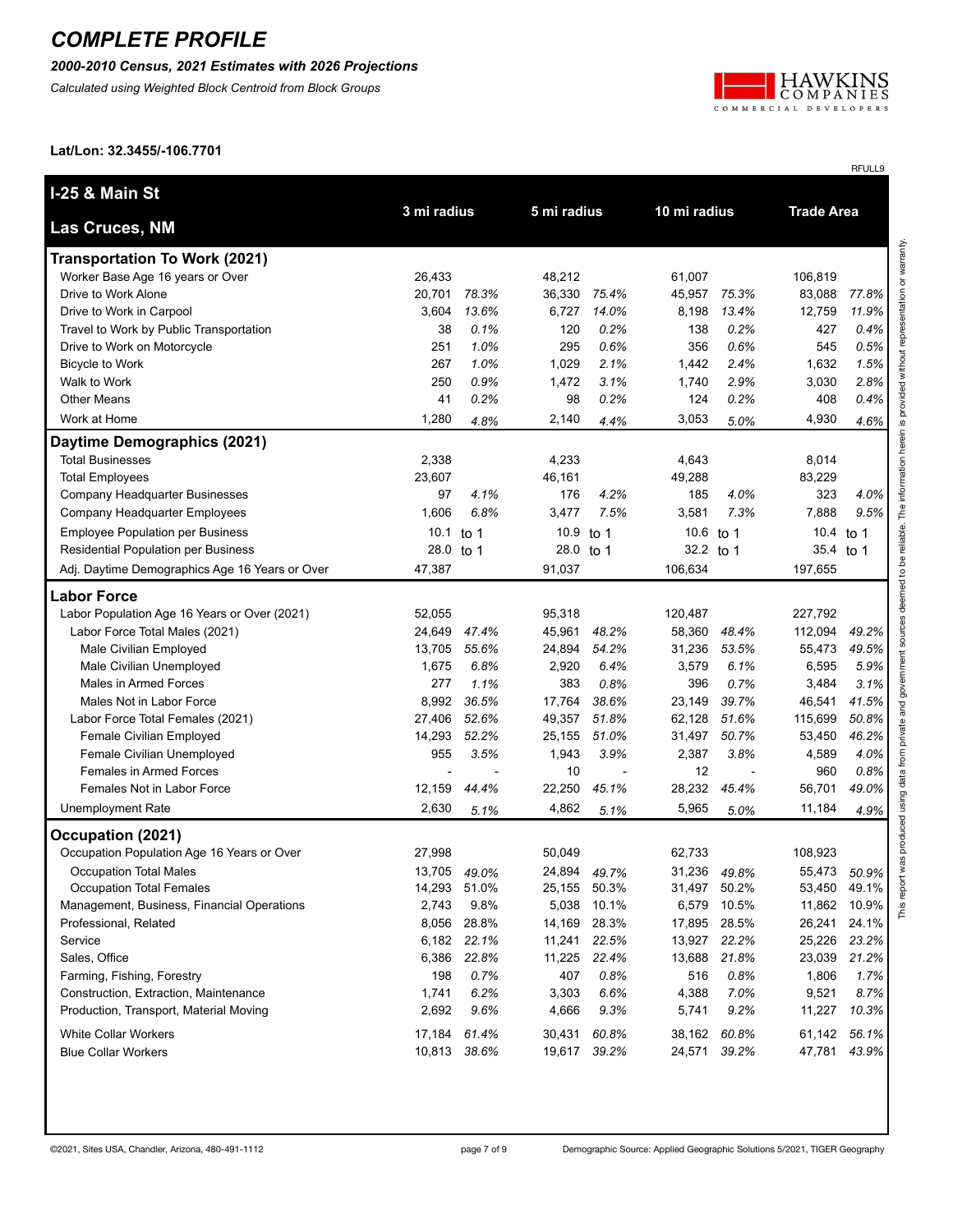*2000-2010 Census, 2021 Estimates with 2026 Projections*

*Calculated using Weighted Block Centroid from Block Groups*



RFULL9

**Lat/Lon: 32.3455/-106.7701**

| I-25 & Main St                     |             |       |           |             |           |              |           |                   |  |
|------------------------------------|-------------|-------|-----------|-------------|-----------|--------------|-----------|-------------------|--|
| <b>Las Cruces, NM</b>              | 3 mi radius |       |           | 5 mi radius |           | 10 mi radius |           | <b>Trade Area</b> |  |
| Units In Structure (2021)          |             |       |           |             |           |              |           |                   |  |
| <b>Total Units</b>                 | 23,926      |       | 43,904    |             | 55,157    |              | 109,333   |                   |  |
| 1 Detached Unit                    | 17,436      | 72.9% | 28,860    | 65.7%       | 36,525    | 66.2%        | 69,925    | 64.0%             |  |
| 1 Attached Unit                    | 1,238       | 5.2%  | 1,791     | 4.1%        | 2,032     | 3.7%         | 3,244     | 3.0%              |  |
| 2 Units                            | 711         | 3.0%  | 1,196     | 2.7%        | 1,352     | 2.5%         | 2,070     | 1.9%              |  |
| 3 to 4 Units                       | 1,246       | 5.2%  | 2,535     | 5.8%        | 2,732     | 5.0%         | 4,225     | 3.9%              |  |
| 5 to 9 Units                       | 1,338       | 5.6%  | 2,820     | 6.4%        | 2,939     | 5.3%         | 3,609     | 3.3%              |  |
| 10 to 19 Units                     | 946         | 4.0%  | 2,483     | 5.7%        | 2,559     | 4.6%         | 3,201     | 2.9%              |  |
| 20 to 49 Units                     | 187         | 0.8%  | 855       | 1.9%        | 870       | 1.6%         | 1,309     | 1.2%              |  |
| 50 or More Units                   | 769         | 3.2%  | 1,195     | 2.7%        | 1,238     | 2.2%         | 1,637     | 1.5%              |  |
| Mobile Home or Trailer             | 3,607       | 15.1% | 7,058     | 16.1%       | 10,517    | 19.1%        | 24,827    | 22.7%             |  |
| <b>Other Structure</b>             | 2           |       | 3         |             | 3         |              | 370       | 0.3%              |  |
| Homes Built By Year (2021)         |             |       |           |             |           |              |           |                   |  |
| Homes Built 2014 or later          | 1,889       | 6.3%  | 3,115     | 5.8%        | 3,718     | 5.6%         | 4,850     | 3.6%              |  |
| Homes Built 2010 to 2013           | 1,525       | 5.1%  | 2,090     | 3.9%        | 2,477     | 3.7%         | 3,754     | 2.8%              |  |
| Homes Built 2000 to 2009           | 6,051       | 20.1% | 9,225     | 17.3%       | 11,324    | 17.0%        | 17,557    | 12.9%             |  |
| Homes Built 1990 to 1999           | 4,563       | 15.1% | 8,562     | 16.1%       | 11,371    | 17.1%        | 21,852    | 16.1%             |  |
| Homes Built 1980 to 1989           | 4,651       | 15.4% | 8,970     | 16.8%       | 11,602    | 17.4%        | 20,410    | 15.0%             |  |
| Homes Built 1970 to 1979           | 3,988       | 13.2% | 7,300     | 13.7%       | 8,984     | 13.5%        | 18,147    | 13.4%             |  |
| Homes Built 1960 to 1969           | 1,124       | 3.7%  | 2,397     | 4.5%        | 2,842     | 4.3%         | 9,120     | 6.7%              |  |
| Homes Built 1950 to 1959           | 1,901       | 6.3%  | 4,259     | 8.0%        | 4,878     | 7.3%         | 10,244    | 7.6%              |  |
| Homes Built 1940 to 1949           | 599         | 2.0%  | 1,058     | 2.0%        | 1,285     | 1.9%         | 3,392     | 2.5%              |  |
| Homes Built Before 1939            | 1,187       | 3.9%  | 1,819     | 3.4%        | 2,284     | 3.4%         | 5,092     | 3.8%              |  |
| Median Age of Homes                | 29.6        | yrs   | 30.7      | yrs         | 30.4      | yrs          | 33.3      | yrs               |  |
| Home Values (2021)                 |             |       |           |             |           |              |           |                   |  |
| Owner Specified Housing Units      | 17,433      |       | 28,961    |             | 38,121    |              | 75,103    |                   |  |
| Home Values \$1,000,000 or More    | 74          | 0.4%  | 83        | 0.3%        | 116       | 0.3%         | 238       | 0.3%              |  |
| Home Values \$750,000 to \$999,999 | 164         | 0.9%  | 214       | 0.7%        | 373       | 1.0%         | 404       | 0.5%              |  |
| Home Values \$500,000 to \$749,999 | 169         | 1.0%  | 368       | 1.3%        | 868       | 2.3%         | 1,213     | 1.6%              |  |
| Home Values \$400,000 to \$499,999 | 644         | 3.7%  | 1,103     | 3.8%        | 2,246     | 5.9%         | 3,125     | 4.2%              |  |
| Home Values \$300,000 to \$399,999 | 1,287       | 7.4%  | 1,983     | 6.8%        | 3,172     | 8.3%         | 5,391     | 7.2%              |  |
| Home Values \$250,000 to \$299,999 | 1,959       | 11.2% | 2,884     | 10.0%       | 3,666     | 9.6%         | 6,020     | 8.0%              |  |
| Home Values \$200,000 to \$249,999 | 1,606       | 9.2%  | 2,905     | 10.0%       | 3,752     | 9.8%         | 7,105     | 9.5%              |  |
| Home Values \$175,000 to \$199,999 | 1,961       | 11.2% | 3,210     | 11.1%       | 3,825     | 10.0%        | 5,342     | 7.1%              |  |
| Home Values \$150,000 to \$174,999 | 2,730       | 15.7% | 4,437     | 15.3%       |           | 5,201 13.6%  | 9,291     | 12.4%             |  |
| Home Values \$125,000 to \$149,999 | 1,849       | 10.6% | 2,795     | 9.7%        | 3,152     | 8.3%         | 6,147     | 8.2%              |  |
| Home Values \$100,000 to \$124,999 | 2,106       | 12.1% | 3,236     | 11.2%       | 3,708     | 9.7%         | 7,188     | 9.6%              |  |
| Home Values \$90,000 to \$99,999   | 665         | 3.8%  | 1,171     | 4.0%        | 1,385     | 3.6%         | 3,739     | 5.0%              |  |
| Home Values \$80,000 to \$89,999   | 264         | 1.5%  | 585       | 2.0%        | 854       | 2.2%         | 3,141     | 4.2%              |  |
| Home Values \$70,000 to \$79,999   | 163         | 0.9%  | 321       | 1.1%        | 383       | 1.0%         | 2,694     | 3.6%              |  |
| Home Values \$60,000 to \$69,999   | 282         | 1.6%  | 467       | 1.6%        | 675       | 1.8%         | 2,578     | 3.4%              |  |
| Home Values \$50,000 to \$59,999   | 265         | 1.5%  | 548       | 1.9%        | 768       | 2.0%         | 2,379     | 3.2%              |  |
| Home Values \$35,000 to \$49,999   | 298         | 1.7%  | 583       | 2.0%        | 819       | 2.1%         | 2,440     | 3.2%              |  |
| Home Values \$25,000 to \$34,999   | 141         | 0.8%  | 407       | 1.4%        | 599       | 1.6%         | 1,768     | 2.4%              |  |
| Home Values \$10,000 to \$24,999   | 419         | 2.4%  | 901       | 3.1%        | 1,370     | 3.6%         | 2,358     | 3.1%              |  |
| Home Values Under \$10,000         | 386         | 2.2%  | 759       | 2.6%        | 1,191     | 3.1%         | 2,541     | 3.4%              |  |
| Owner-Occupied Median Home Value   | \$176,230   |       | \$170,680 |             | \$184,035 |              | \$157,411 |                   |  |
| Renter-Occupied Median Rent        | \$721       |       | \$691     |             | \$693     |              | \$655     |                   |  |

©2021, Sites USA, Chandler, Arizona, 480-491-1112 page 8 of 9 Demographic Source: Applied Geographic Solutions 5/2021, TIGER Geography